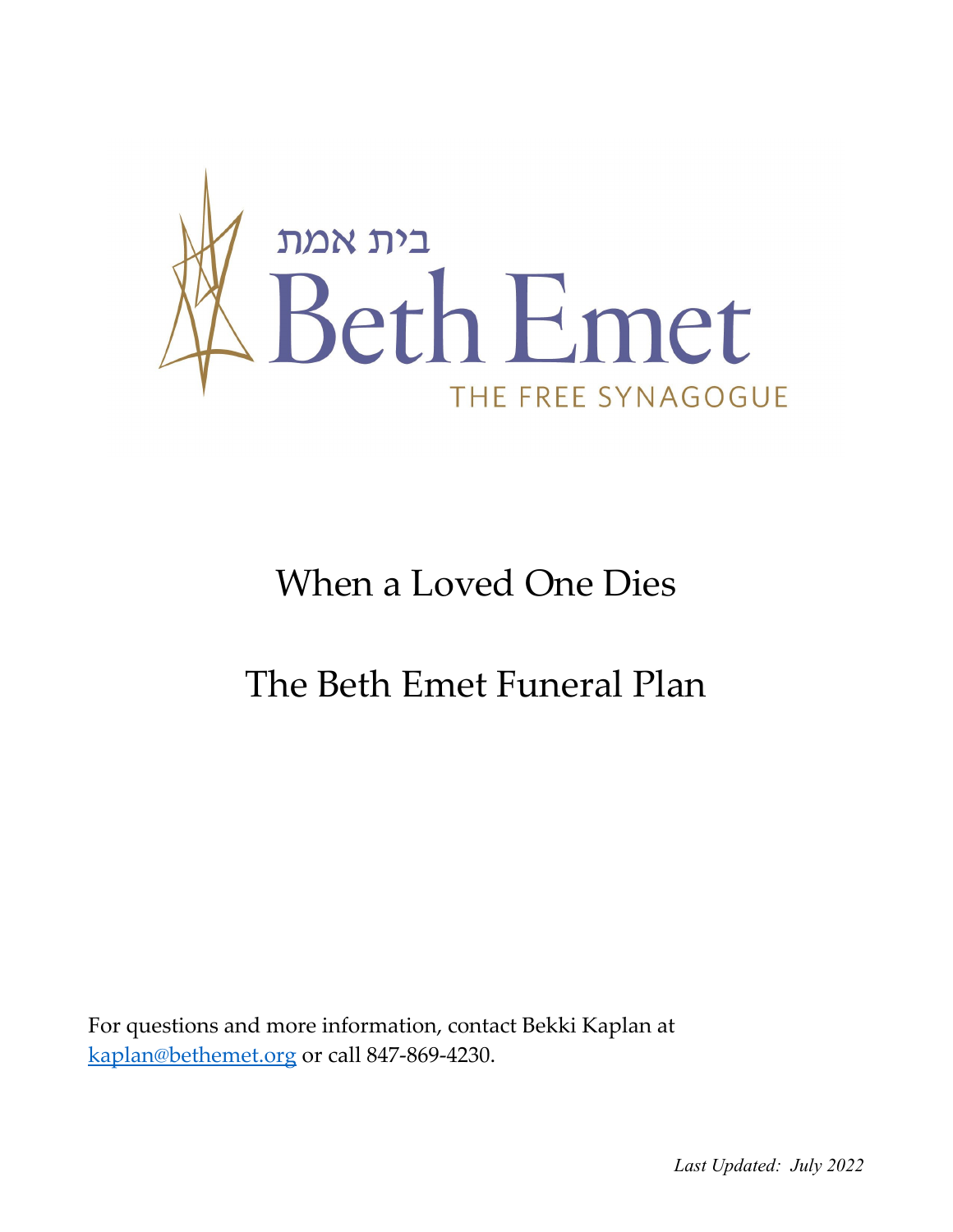### Why a Funeral Plan?

At Beth Emet, we are committed to caring for each other throughout our lives. We help each other in times of both great joy and deep sadness.

The Beth Emet Funeral Plan is designed to simplify the process of arranging an appropriate Jewish funeral and eases the burden of decision-making during a period of great emotional stress. The Funeral Plan incorporates traditional Jewish values and funeral practices and offers congregants a plan of appropriate services at one predetermined moderate cost.

Whether you have just lost a loved one or are discussing end-of-life planning with your family, the Beth Emet Funeral Plan offers the help of our community at a time when you need it most.

### What Is Included in the Beth Emet Funeral Plan

The Beth Emet Funeral Plan is based on the principle of *K'vod HaMet*, "honor to the dead." Our plan incorporates traditional Jewish funeral and burial observances in cooperation with area funeral homes who have agreed to participate. The plan includes:

- The professional and administrative services of the director at the participating funeral home you choose. The funeral home takes care of the deceased prior to burial.
- The *Taharah*, the ritual washing and preparing of the body for burial according to ancient Jewish tradition. Following ritual purification, the deceased is dressed in simple muslin *tachrichim*, a traditional burial shroud that reflects the equality of all people in death. The *taharah* is performed by the The Progressive Chevra Kadisha who are members from Beth Emet and other participating congregations.
- The *Aron*, a preselected traditional wooden casket that emphasizes the concepts of modesty and equality. A concrete vault is also preselected, thereby eliminating some of the most stressful tasks when making funeral arrangements.
- The hearse and graveside transfer vehicle.
- The staff and equipment for the graveside, chapel, or synagogue service.
- The arrangements for *shiva*, the ritual period of mourning immediately following burial. The Beth Emet *Ozerim* Committee will provide prayer service leaders and materials and can coordinate food and other services during the days following the funeral.

The Beth Emet Funeral Plan is available for a flat rate of with Chicago Jewish Funerals & Weinstein & Piser Funeral Home. This rate does not include or cover any cemetery costs. Other services can be arranged for an additional cost.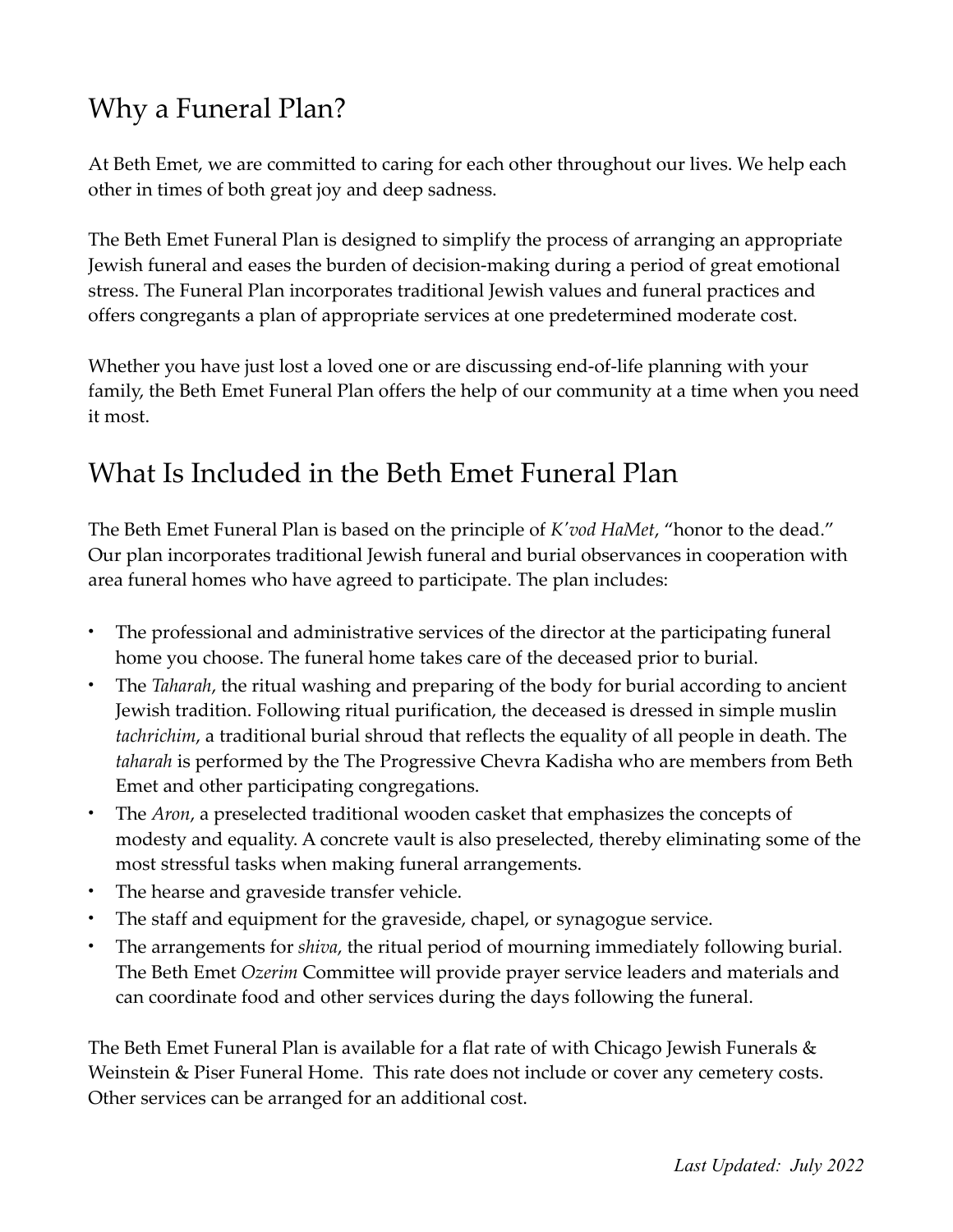### What To Do When Someone Dies

When a death occurs, call Beth Emet at 847-869-4230 and ask for a member of the clergy to assist you with selecting a day and time for the funeral and offer guidance for appropriate practices during the mourning period. If it is after hours or on a holiday, call our emergency line at 847-869-4230, and press 4.

If you use the Beth Emet Funeral Plan, contact one of the participating funeral homes and identify yourself as a Beth Emet member. All arrangements can be made by telephone.

The only decisions you will need to make are:

- *The location of the funeral service.* We strongly encourage you to have the service in the Beth Emet sanctuary. However, the Beth Emet Funeral Plan also covers services in the funeral chapel or at graveside.
- *The cemetery.* The Beth Emet Funeral Plan does not cover any cemetery costs. If you do not already own burial plots, the funeral director will help you make the necessary arrangements.
- *Optional arrangements.* At your request, the funeral home can arrange for services not included in the Beth Emet Funeral Plan, such as limousine transportation, flowers, death certificates, and newspaper notices. The costs of these services are determined by each funeral home.

For families who wish to have a person stay with the deceased from death until burial, the funeral home also can arrange for s*homerim*, or guardians. *Shomerim* usually usually read from the Book of Job, Psalms, or other writings on the subject of death while sitting with the deceased. Family and friends can also provide this around-the-clock service.